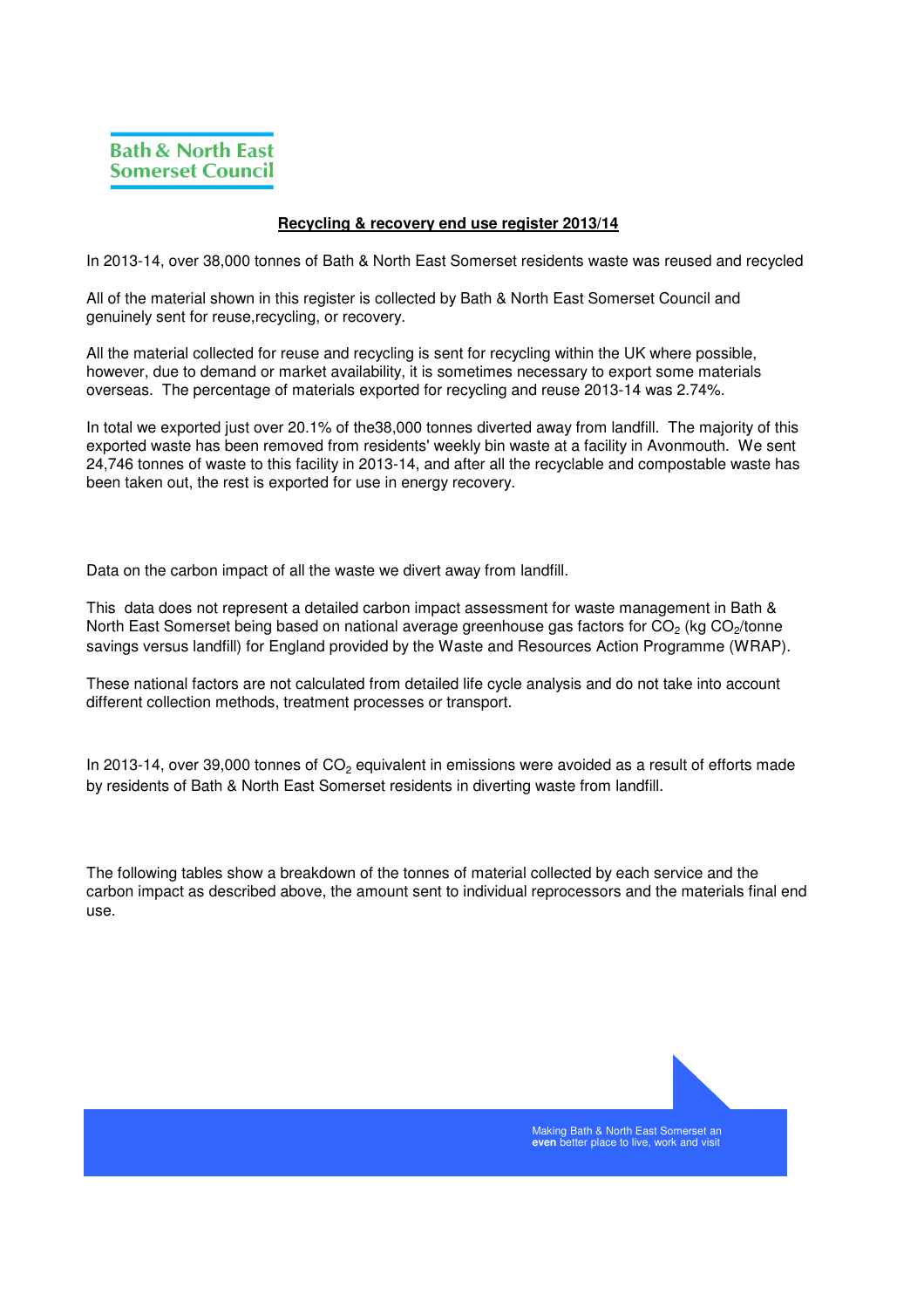**NB. The following represents only the Household Waste (also including C&D waste) diverted from landfill in Bath & North East Somerset**

| <b>KERBSIDE</b><br><b>COLLECTIONS</b>                   | <b>RECYCLED</b><br>(TONNES) | <b>ENERGY</b><br><b>RECOVERY</b><br>(TONNES) | <b>REUSED</b><br>(TONNES) | <b>CARBON SAVED</b><br>(TONNES CO <sub>2</sub><br><b>EQUIVALENT)</b> | <b>COLLECTION</b><br><b>CONTRACTOR</b>                  | <b>REPROCESSOR</b>                                                                                           | <b>EXPORTED</b><br>(TONNES) | <b>END USE</b>                                                                                                                                                                                                     |  |
|---------------------------------------------------------|-----------------------------|----------------------------------------------|---------------------------|----------------------------------------------------------------------|---------------------------------------------------------|--------------------------------------------------------------------------------------------------------------|-----------------------------|--------------------------------------------------------------------------------------------------------------------------------------------------------------------------------------------------------------------|--|
| <b>Aluminium Foil</b>                                   | 6.01                        | 0.00                                         | 0.00                      | 55.69                                                                | Kier                                                    | Novelis UK Ltd., Warrington                                                                                  | 0.00                        | Remelted for production of new aluminium                                                                                                                                                                           |  |
| <b>Aluminium Cans</b><br><b>Steel Cans</b>              | 89.59<br>475.04             | 0.00<br>0.00                                 | 0.00<br>0.00              | 830.19<br>854.69                                                     | Kier<br>Kier                                            | Novelis UK Ltd., Warrington<br>Morris Metals, Doncaster<br>DN11 0PS                                          | 0.00<br>475.04              | cans<br>Used in new steel products                                                                                                                                                                                 |  |
| <b>Car Batteries</b>                                    | 5.85                        | 0.00                                         | 0.00                      | 3.29                                                                 | Kier                                                    | G&P Batteries, Darlaston,<br><b>West Midlands</b>                                                            | 0.00                        | Separated into fractions and reprocessed into<br>new batteries or reused as raw materials ie.<br>Scrap metal and plastic                                                                                           |  |
| <b>Cardboard</b>                                        | 2,614.67                    | 0.00                                         | 0.00                      | 2338.04                                                              | Kier                                                    | D S Smith Recycling, Avon<br>Mill Lane, Bristol                                                              | 0.00                        | Reprocessed into new cardboard                                                                                                                                                                                     |  |
| <b>Clothing &amp; Footwear</b>                          | 119.78                      | 0.00                                         | 0.00                      | 242.91                                                               | Kier                                                    | <b>Bristol Textiles Recyclers Ltd.</b><br>Bristol BS2 0TD                                                    | 107.80                      | Exported to Africa, Eastern Europe and<br>Indian sub-continent                                                                                                                                                     |  |
| <b>Engine Oil</b>                                       | 4.48                        | 0.00                                         | 0.00                      | 3.25                                                                 | Kier                                                    | Eco-Oil Ltd, Avonmouth                                                                                       | 0.00                        | Reprocessed into low -grade fuel oil for<br>asphalt plants and generators                                                                                                                                          |  |
| <b>Food Waste</b>                                       | 3.706.78                    | 0.00                                         | 0.00                      | 1813.63                                                              | Kier                                                    | Malaby Biogas Ltd<br>Bore Hill Farm Biodigester<br>Deverill Road<br>Warminster BA12 8BF                      | 0.00                        | Reprocessed into usuable compost, & for<br>agricultural use                                                                                                                                                        |  |
| <b>Food Waste</b>                                       | 93.66                       | 0.00                                         | 0.00                      | 27.7                                                                 | Kier                                                    | Cannington Enterprise Ltd<br>Swang Farm Anaerobic<br>Digestion<br>Swang Farm, Bridgwater<br>Somerset BA5 2NG | 0.00                        | Reprocessed into usuable compost, & for<br>agricultural use                                                                                                                                                        |  |
| <b>Fridges &amp; Freezers</b>                           | 13.60                       | 0.00                                         | 0.00                      | 8.92                                                                 | Bath & North East Somerset<br>Council                   | CA Recycling, Newport                                                                                        | 0.00                        | Degassed and broken up into separate<br>components for recycling                                                                                                                                                   |  |
|                                                         | 4,872.12                    | 0.00                                         | 0.00                      | 1322.78                                                              |                                                         | Bracken Down Ltd. On farm<br>composting at Green Ore                                                         | 0.00                        | Composted for agricultural use on site                                                                                                                                                                             |  |
| <b>Garden Waste</b>                                     | 1,325.54                    | 0.00                                         | 0.00                      | 359.88                                                               | Bath & North East Somerset                              | Hills Waste Management,<br>Calne, Wiltshire                                                                  | 0.00                        |                                                                                                                                                                                                                    |  |
| <b>Brown Glass</b>                                      | 98.72                       | 0.00<br>Combined with the Green glass        | 0.00                      | 26.8<br>$\mathbf 0$                                                  | Council<br>Kier                                         | Viridor Waste Ltd,<br>Composting facility at Caste<br>Cary                                                   | 0.00<br>0.00                | Reprocessed into usuable compost                                                                                                                                                                                   |  |
| Clear Glass                                             | 494.02                      | 0.00                                         | 0.00                      | 193.66                                                               | Kier                                                    | O-I Manufacturing UK.,                                                                                       | 0.00                        | Reprocessed into new bottles and jars                                                                                                                                                                              |  |
| <b>Green Glass</b><br><b>Mixed Glass</b>                | 3,659.70<br>300.98          | 0.00<br>0.00                                 | 0.00<br>0.00              | 1434.6<br>70.25                                                      | Kier<br>Kier                                            | Harlow.                                                                                                      | 0.00<br>300.98              |                                                                                                                                                                                                                    |  |
| <b>Household Batteries</b>                              | 2.68                        | 0.00                                         | 0.00                      | 9.51                                                                 | Kier                                                    | G&P Batteries, Darlaston,<br>West Midlands                                                                   | 0.00                        | Separated into fractions and reprocessed into<br>new batteries or reused as raw materials ie.<br>Scrap metal and plastic                                                                                           |  |
| <b>Paper/Mixed paper</b>                                | 4,847.71                    | 0.00                                         | 0.00                      | 3929.13                                                              | Kier                                                    | Aylesford Newsprint Ltd. Kent                                                                                | 0.00                        | Reprocessed into 100% recycled paper for<br>newsprint                                                                                                                                                              |  |
| <b>Mixed Plastics</b>                                   | 1,268.62                    | 0.00                                         | 0.00                      | 1541.41                                                              | Kier                                                    | Eco Plastics Ltd, Lincolnshire                                                                               | 0.00                        | Sorted, graded and shredded. Recycled into<br>new plastic items including pipes, films,<br>compost bins and fleece jackets                                                                                         |  |
| <b>Mobile Phones</b>                                    | 1.62                        | 0.00                                         | 0.00                      | 2.76                                                                 | Kier                                                    | Sims<br>Greensource Solutions,                                                                               | 0.00                        | Reused and recycled by Fonebank                                                                                                                                                                                    |  |
| <b>Toner Cartridges</b>                                 |                             |                                              |                           | 0                                                                    | Kier                                                    | <b>Bristol</b>                                                                                               | 0.00                        | Re-filled and re-used, or recycled.                                                                                                                                                                                |  |
| <b>Small WEEE</b>                                       | 38.62                       | 0.00                                         | 0.00                      | 34.28                                                                | Kier                                                    | Sims                                                                                                         | 0.00                        | Individual components recycled                                                                                                                                                                                     |  |
| <b>BRING BANKS</b>                                      | <b>RECYCLED</b><br>(TONNES) | <b>ENERGY</b><br><b>RECOVERY</b><br>(TONNES) | <b>REUSED</b><br>(TONNES) | <b>CARBON SAVED</b><br>(TONNES CO <sub>2</sub><br><b>EQUIVALENT)</b> | <b>COLLECTION</b><br><b>CONTRACTOR</b>                  | <b>REPROCESSOR</b>                                                                                           | <b>EXPORTED</b><br>(TONNES) | <b>END USE</b>                                                                                                                                                                                                     |  |
| <b>Aluminium Cans</b>                                   | 0.00                        | 0.00                                         | 0.00                      | 0                                                                    | Kier                                                    | Novelis UK Ltd., Warrington                                                                                  | 0.00                        | Smelted into aluminium ingots for production<br>of new aluminium cans                                                                                                                                              |  |
| <b>Steel Cans</b>                                       | 0.00                        | 0.00                                         | 0.00                      | 0                                                                    | Kier                                                    | Morris Metals, Doncaster<br>DN11 0PS                                                                         | 0.00                        | Used in new steel products                                                                                                                                                                                         |  |
| Paper - Books                                           | 0.00                        | 0.00                                         | 4.81                      | 3.9                                                                  | Oxfam                                                   | Oxfam                                                                                                        | 0.00                        | Sold in charity shops, if not sold recycled by<br>Precycle                                                                                                                                                         |  |
| <b>Textiles</b>                                         | 0.00                        | 0.00                                         | 3.14                      | 18.8                                                                 | Oxfam                                                   | <b>Waste Saver</b>                                                                                           | 3.14                        | Majority sent abroad, if unsuitable then<br>recycled                                                                                                                                                               |  |
|                                                         | 0.00                        | 0.00                                         | 5.37                      | 32.16                                                                | Traid                                                   | Lawrence M Barry & Co                                                                                        | 5.37                        | Sold in charity shops or sent abroad to Africa<br>and Eastern Europe                                                                                                                                               |  |
| <b>Food &amp; drink cartons</b>                         | 0.96                        | 0.00                                         | 0.00                      | $-1.66$                                                              | Recresco Ltd, on behalf of<br>Tetrapak                  | Lefarge, Sweden                                                                                              | 0.96                        | Pulped and different materials are seperated.<br>Cardboard used to make new<br>paper/cardboard, plastic and aluminium is<br>used in either furniture or burnt for energy or<br>turned into more aluminium products |  |
| <b>Brown Glass</b><br>Clear Glass<br><b>Green Glass</b> | 0.00<br>0.00<br>0.00        | 0.00<br>0.00<br>0.00                         | 0.00<br>0.00<br>0.00      | $\mathsf 0$<br>0<br>0                                                | Kier                                                    | O-I Manufacturing UK.,<br>Harlow, Doncaster or<br>Knottingley                                                | 0.00<br>0.00<br>0.00        | Reprocessed into new bottles and jars                                                                                                                                                                              |  |
| <b>Mixed Glass</b><br>Paper                             | 0.00<br>0.00                | 0.00<br>0.00                                 | 0.00<br>0.00              | 0<br>$\pmb{0}$                                                       | Kier                                                    | Aylesford Newsprint Ltd. Kent                                                                                | 0.00<br>0.00                | Reprocessed into 100% recycled paper for                                                                                                                                                                           |  |
| <b>RECYCLING CENTRES</b>                                | <b>RECYCLED</b><br>(TONNES) | <b>ENERGY</b><br><b>RECOVER</b><br>(TONNES)  | <b>REUSED</b><br>(TONNES) | <b>CARBON SAVED</b><br>(TONNES CO <sub>2</sub><br><b>EQUIVALENT)</b> | <b>COLLECTION</b><br><b>CONTRACTOR</b>                  | <b>REPROCESSOR</b>                                                                                           | <b>EXPORTED</b><br>(TONNES) | newsprint<br><b>END USE</b>                                                                                                                                                                                        |  |
| <b>Bicycles</b>                                         | 0.00                        | 0.00                                         | 3.92                      | $\mathbf 0$                                                          |                                                         | Jole Rider, local charity                                                                                    | 0.00                        | Reconditioned for reuse                                                                                                                                                                                            |  |
| <b>Bric-a-brac</b><br><b>Books</b>                      | 0.00<br>0.00                | 0.00<br>0.00                                 | 0.23<br>32.00             | 0<br>0                                                               |                                                         | Shaw Trust, local charity<br><b>British Heart Foundation</b>                                                 | 0.00<br>0.00                | Sold on for reuse<br>Sold on in shops for reuse                                                                                                                                                                    |  |
| <b>Aluminium Cans</b>                                   | 0.00                        | 0.00                                         | 0.00                      | 0                                                                    | Kier                                                    | Novelis UK Ltd., Warrington                                                                                  | 0.00                        | Smelted into aluminium ingots for production<br>of new aluminium cans                                                                                                                                              |  |
| <b>Steel Cans</b>                                       | 9.14                        | 0.00                                         | 0.00                      | 16.44                                                                | Kier                                                    | Morris Metals, Doncaster                                                                                     | 0.00                        | Used in new steel products                                                                                                                                                                                         |  |
| <b>Car Batteries</b>                                    | 22.32                       | 0.00                                         | 0.00                      | 12.57                                                                |                                                         | DN11 0PS<br>Sims Metals, Avonmouth                                                                           | 0.00                        | Separated into fractions and reprocessed into<br>new batteries or reused as raw materials ie.<br>Scrap metal and plastic                                                                                           |  |
| <b>Cardboard</b>                                        | 641.80                      | 0.00                                         | 0.00                      | 361.33                                                               | Bath & North East Somerset<br>Council & May Gurney Ltd. | D S Smith Recycling, Avon<br>Mill Lane, Bristol                                                              | 0.00                        | Reprocessed into new cardboard                                                                                                                                                                                     |  |
| <b>Cardboard</b>                                        | 45.95                       | 0.00                                         | 0.00                      | 87.76                                                                | <b>JW Waste Disposal</b>                                | DS Smith, Watchet,<br>Somerset, TA23 0AY                                                                     | 0.00                        | Reprocessed into new cardboard                                                                                                                                                                                     |  |
| <b>Clothing</b>                                         | 0.00                        | 0.00                                         | 167.46                    | 1002.58                                                              | Kier                                                    | <b>Bristol Textiles Recyclers Ltd,</b><br>Bristol BS2 0TD                                                    | 150.71                      | Exported to Africa, Eastern Europe and<br>Indian sub-continent                                                                                                                                                     |  |
| Footwear<br><b>Engine Oil</b>                           | 0.00                        | 0.00<br>0.00                                 | 25.29                     | 0                                                                    |                                                         | European Recycling Company<br>West Oils Environmental, Gloucester                                            | 25.29<br>0.00               | Exported to developing countries for reuse.<br>Reprocessed into low -grade fuel oil for                                                                                                                            |  |
| <b>Fluorescent Tubes</b>                                | 14.43<br>3.45               | 0.00                                         | 0.00<br>0.00              | 10.46<br>$\mathsf 0$                                                 |                                                         | Mercury Recycling Ltd, Manchester                                                                            | 0.00                        | asphalt plants and generators<br>Seperated into component fractions and<br>recycled                                                                                                                                |  |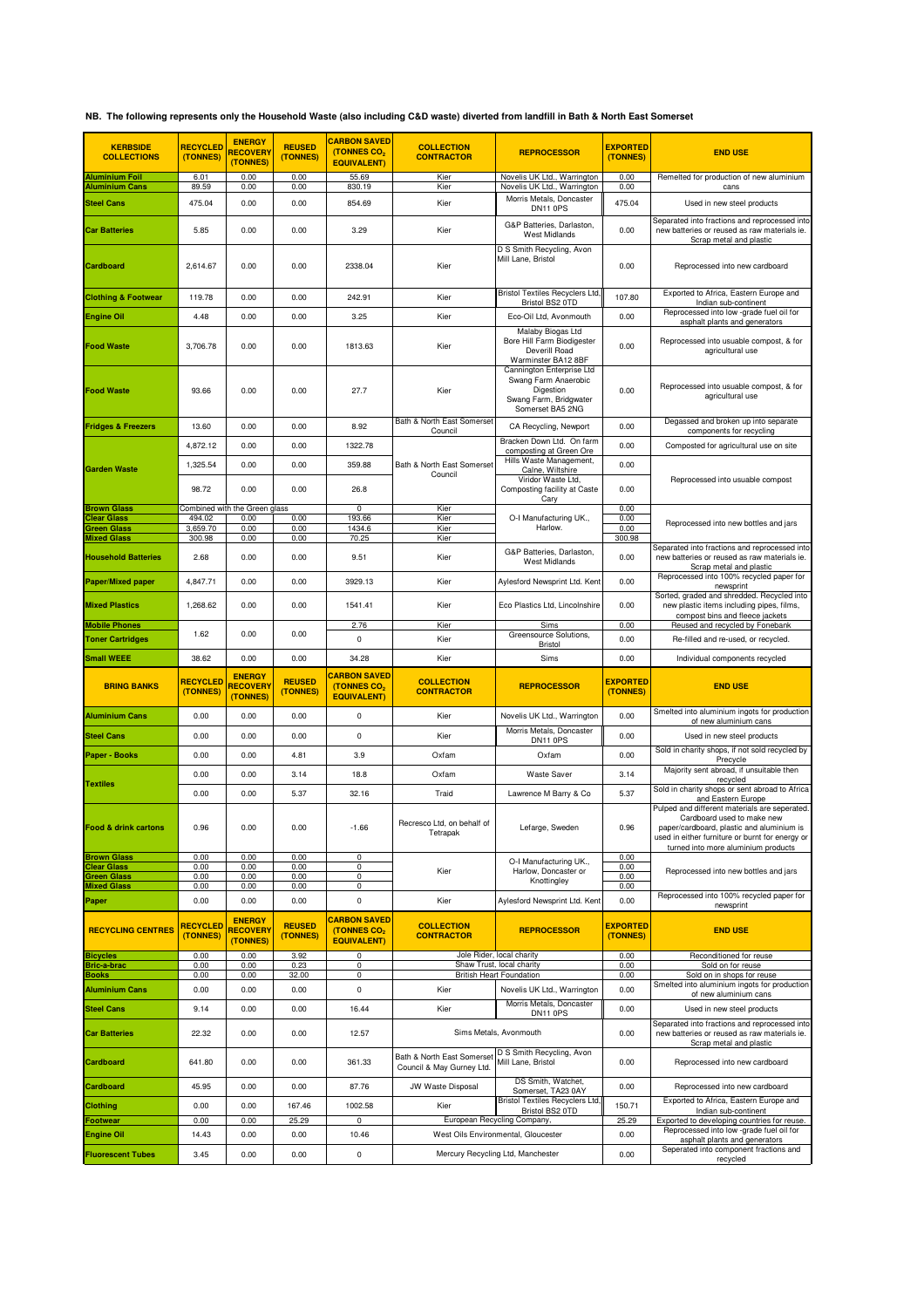| <b>Food &amp; drink cartons</b>                                                                | 0.00                        | 0.00                                         | 0.00                      | 0                                                                    | Recresco Ltd, on behalf of<br>Tetrapak                    | Lefarge, Sweden                                                                       | 0.00                        | Pulped and different materials are seperated.<br>Cardboard used to make new<br>paper/cardboard, plastic and aluminium is<br>used in either furniture or burnt for energy or<br>turned into more aluminium products |  |
|------------------------------------------------------------------------------------------------|-----------------------------|----------------------------------------------|---------------------------|----------------------------------------------------------------------|-----------------------------------------------------------|---------------------------------------------------------------------------------------|-----------------------------|--------------------------------------------------------------------------------------------------------------------------------------------------------------------------------------------------------------------|--|
| <b>Fridges &amp; Freezers</b>                                                                  | 185.23                      | 0.00                                         | 0.00                      | 121.51                                                               | Sims                                                      |                                                                                       | 0.00                        | Degassed and broken up into separate<br>components for recycling                                                                                                                                                   |  |
| <b>Furniture</b>                                                                               | 0.00                        | 0.00                                         | 9.27                      | 8.54                                                                 | Bath & North East Somerset                                | Bath & North East Somerset                                                            | 0.00                        | Sold on for reuse at low prices to people on                                                                                                                                                                       |  |
|                                                                                                | 1,368.77                    | 0.00                                         | 0.00                      | 371.62                                                               | Council                                                   | Council<br>Bracken Down Ltd. On farm                                                  | 0.00                        | low incomes<br>Composted for agricultural use on site                                                                                                                                                              |  |
| <b>Garden Waste</b>                                                                            | 1,558.56                    | 0.00                                         | 0.00                      | 423.15                                                               | Bath & North East Somerset<br>Council                     | composting at Green Ore<br>Viridor Waste Ltd.<br>Composting facility at Caste<br>Cary | 0.00                        | Reprocessed into usuable compost                                                                                                                                                                                   |  |
|                                                                                                | 1,581.38                    | 0.00                                         | 0.00                      | 429.34                                                               |                                                           | Hills Waste Management,<br>Calne, Wiltshire                                           | 0.00                        |                                                                                                                                                                                                                    |  |
|                                                                                                | 0.00                        | 0.00                                         | 5.86                      | 0                                                                    |                                                           | Manufacturer                                                                          | 0.00                        | Reuse if returnable otherwise materials are                                                                                                                                                                        |  |
| <b>Gas bottles</b>                                                                             | 0.00                        | 0.00                                         | 0.00                      | 0                                                                    |                                                           | Bale Group Ltd, Honiton                                                               |                             | recycled<br>Reuse if returnable otherwise materials are                                                                                                                                                            |  |
| <b>Mixed Glass</b>                                                                             | 182.66                      | 0.00                                         | 0.00                      | 42.64                                                                | Kier                                                      | O-I Manufacturing UK.,<br>Harlow. Doncaster or<br>Knottingley                         | 0.00                        | recycled<br>Reprocessed into new bottles and jars                                                                                                                                                                  |  |
| <b>Electricals - White</b><br>goods                                                            | 201.95                      | 0.00                                         | 0.00                      | 255.6                                                                | SIMS Metals, Newport                                      | Valpack, Warwickshire                                                                 | 0.00                        | Broken down into separate components for<br>recycling                                                                                                                                                              |  |
| <b>Electricals - Small</b>                                                                     | 445.78                      | 0.00                                         | 0.00                      | 660.47                                                               | SIMS Metals, Newport                                      | Valpack, Warwickshire                                                                 | 0.00                        | Broken down into separate components for                                                                                                                                                                           |  |
| mixed goods                                                                                    | 316.19                      | 0.00                                         | 0.00                      | 256.28                                                               | Kier                                                      | Aylesford Newsprint Ltd. Kent                                                         | 0.00                        | recycling<br>Reprocessed into 100% recycled paper for                                                                                                                                                              |  |
| Paper                                                                                          |                             | 0.00                                         |                           | 30.31                                                                |                                                           | <b>Commercial Recycling</b>                                                           | 0.00                        | newsprint<br>Shredded and either sent for use in either                                                                                                                                                            |  |
| <b>Plasterboard / Gypsum</b><br><b>based products</b>                                          | 218.30                      |                                              | 0.00                      |                                                                      |                                                           |                                                                                       |                             | manufacture of new plasterboard or cement<br>Shredded and either sent for use in either                                                                                                                            |  |
|                                                                                                | 67.68                       | 0.00                                         | 0.00                      | 9.4                                                                  |                                                           | <b>Hills Waste Solutions</b>                                                          | 0.00                        | manufacture of new plasterboard or cement<br>Sorted, graded and shredded. Recycled into                                                                                                                            |  |
| <b>Mixed Plastics</b>                                                                          | 21.48                       | 0.00                                         | 0.00                      | 26.1                                                                 | Kier                                                      | Eco Plastics Ltd. Lincolnshire                                                        | 0.00                        | new plastic items including pipes, films,<br>compost bins and fleece jackets                                                                                                                                       |  |
| Rubble                                                                                         | 4,976.24                    | 0.00                                         | 0.00                      | 44.68                                                                | Bath & North East Somerset<br>Council                     | MJ Church Plant, Star Farm,<br>Marshfield                                             | 0.00                        | Screen and crushed to for resale as<br>aggregrates                                                                                                                                                                 |  |
| <b>Scrap Metal</b>                                                                             | 1,000.41                    | 0.00                                         | 0.00                      | 2239.8                                                               |                                                           | Sims Metals, Avonmouth                                                                | 0.00                        | Seperated by metal type and recycled<br>Broken down into separate components for                                                                                                                                   |  |
| <b>TV's &amp; Monitors</b>                                                                     | 276.03                      | 0.00                                         | 0.00                      | 0                                                                    | SIMS Metals, Newport                                      | Valpack, Warwickshire                                                                 | 0.00                        | recycling<br>Shredded and used to make new rubber                                                                                                                                                                  |  |
| Tyres<br>Vegetable Oil                                                                         | 40.62                       | 0.00<br>0.00                                 | 0.00                      | 77.59                                                                | RJ Kings, Farrington Gurney                               | Western Tyres, Avonmouth<br>C&D Oils Ltd, Newport                                     | 0.00<br>0.00                | products such as new tyres and running<br>tracks                                                                                                                                                                   |  |
| Wood                                                                                           | 4.11<br>1,405.09            | 0.00                                         | 0.00<br>0.00              | 0<br>1792.85                                                         | Bath & North East Somerset                                | Viridor Waste Ltd, Filton                                                             | 0.00                        | Reprocessed into Biodiesel and lubricants<br>Chipped for reuse in new products                                                                                                                                     |  |
| <b>OTHER RECYCLING</b>                                                                         | <b>RECYCLED</b><br>(TONNES) | <b>ENERGY</b><br><b>RECOVERY</b><br>(TONNES) | <b>REUSED</b><br>(TONNES) | <b>CARBON SAVED</b><br>(TONNES CO <sub>2</sub><br><b>EQUIVALENT)</b> | Council<br><b>COLLECTION</b><br><b>CONTRACTOR</b>         | <b>Transfer Station, Bristol</b><br><b>REPROCESSOR</b>                                | <b>EXPORTED</b><br>(TONNES) | <b>END USE</b>                                                                                                                                                                                                     |  |
|                                                                                                | 0.00                        | 0.00                                         | 0.00                      | $\mathsf 0$                                                          | Bath & North East Somerset                                | Bracken Down Ltd. On farm                                                             | 0.00                        | Composted for agricultural use on site                                                                                                                                                                             |  |
| <b>Leaf litter from street</b>                                                                 | 0.00                        | 0.00                                         | 0.00                      | 0                                                                    | Council<br>Bath & North East Somerset                     | composting at Green Ore<br>Hills Waste Management,                                    | 0.00                        |                                                                                                                                                                                                                    |  |
| sweepings                                                                                      |                             |                                              |                           |                                                                      | Council                                                   | Calne, Wiltshire<br>Viridor Waste Ltd,                                                |                             |                                                                                                                                                                                                                    |  |
|                                                                                                |                             |                                              |                           |                                                                      |                                                           |                                                                                       |                             | Reprocessed into usuable compost                                                                                                                                                                                   |  |
|                                                                                                | 0.00                        | 0.00                                         | 0.00                      | 0                                                                    | Bath & North East Somerset<br>Council                     | Composting facility at Caste<br>Cary                                                  | 0.00                        |                                                                                                                                                                                                                    |  |
| <b>Other mixed items</b>                                                                       | 0.00                        | 0.00                                         | 2.00                      | 0                                                                    | Residents of Bath & North<br><b>East Somerset</b>         | Residents of Bath & North<br>East Somerset                                            | 0.00                        | Reused by residents of Bath & North East<br>Somerset                                                                                                                                                               |  |
| <b>WASTE RECOVERED</b><br><b>FROM WEEKLY</b><br><b>COUNCIL BLACK SACK</b><br><b>COLLECTION</b> | <b>RECYCLED</b><br>(TONNES) | <b>ENERGY</b><br><b>RECOVERY</b><br>(TONNES) | <b>REUSED</b><br>(TONNES) | <b>CARBON SAVED</b><br>(TONNES CO <sub>2</sub><br><b>EQUIVALENT)</b> | <b>CONTRACTOR</b>                                         | <b>REPROCESSOR</b>                                                                    | <b>EXPORTED</b><br>(TONNES) | <b>END USE</b>                                                                                                                                                                                                     |  |
|                                                                                                | 0.00                        | 9.11                                         | 0.00                      | 0                                                                    | New Earth Solutions,<br>Avonmouth                         | Sims Metals, Avonmouth                                                                | 9.11                        | <b>Exported for remelting</b>                                                                                                                                                                                      |  |
|                                                                                                | 0.00                        | 0.00                                         | 0.00                      | 0                                                                    | New Earth Solutions,<br>Avonmouth                         | Relaince Scrap Metal<br>Merchants (Parkstone) Ltd,                                    | 0.00                        | Processed for remelting                                                                                                                                                                                            |  |
| <b>Aluminium</b>                                                                               | 0.00                        | 0.00                                         | 0.00                      | 0                                                                    | New Earth Solutions,                                      | Poole<br>European Metal Recycling,                                                    | 0.00                        | Exported for remelting                                                                                                                                                                                             |  |
|                                                                                                | 0.00                        | 0.00                                         | 0.00                      | 0                                                                    | Avonmouth<br>New Earth Solutions.                         | Birmingham<br>N Brookes & Brothers Ltd,                                               | 0.00                        | Remelted for production of new aluminium                                                                                                                                                                           |  |
|                                                                                                | 0.00                        | 11.08                                        | 0.00                      | 0                                                                    | Avonmouth<br>New Earth Solutions,                         | Cradley Heath<br>Alutrade Limited, Redditch                                           | 0.00                        | products<br>Remelted for production of new aluminium                                                                                                                                                               |  |
|                                                                                                | 0.00                        | 242.76                                       | 0.00                      | 2249.55                                                              | Avonmouth<br>New Earth Solutions,                         | Sims Metals, Avonmouth                                                                | 242.76                      | products<br><b>Exported for remelting</b>                                                                                                                                                                          |  |
|                                                                                                | 0.00                        | 262.64                                       | 0.00                      | 2433.8                                                               | Avonmouth<br>New Earth Solutions,                         | Sims Metals, Newport                                                                  | 262.64                      | Exported for remelting                                                                                                                                                                                             |  |
|                                                                                                | 0.00                        | 0.00                                         | 0.00                      | 0                                                                    | Avonmouth<br>New Earth Solutions,                         | Sait Systems, Barnsley                                                                | 0.00                        | Processed for remelting                                                                                                                                                                                            |  |
| <b>Steel</b>                                                                                   | 0.00                        | 11.52                                        | 0.00                      | 4.52                                                                 | Avonmouth<br>New Earth Solutions,                         | Alutrade Limited Redditch                                                             | 0.00                        | Remelted for production of new ferrous                                                                                                                                                                             |  |
|                                                                                                | 0.00                        | 0.00                                         | 0.00                      | 0                                                                    | Avonmouth<br>New Earth Solutions.                         | <b>BW Riddle Lincs</b>                                                                | 0.00                        | products<br>Remelted for production of new aluminium                                                                                                                                                               |  |
|                                                                                                | 0.00                        | 0.00                                         | 0.00                      | $\mathsf 0$                                                          | Avonmouth<br>New Earth Solutions,                         | N Brookes & Brothers Ltd                                                              | 0.00                        | products<br>Remelted for production of new ferrous                                                                                                                                                                 |  |
|                                                                                                |                             |                                              |                           |                                                                      | Avonmouth<br>New Earth Solutions,                         | <b>Cradley Heath</b><br><b>Hanbury Plastice Recycling</b>                             |                             | products                                                                                                                                                                                                           |  |
|                                                                                                | 0.00                        | 0.00                                         | 0.00                      | 0                                                                    | Avonmouth<br>New Earth Solutions,                         | <b>Ltd Stoke</b><br>TJL Industries,                                                   | 0.00                        | Reprocessed into new plastic                                                                                                                                                                                       |  |
|                                                                                                | 0.00                        | 0.00                                         | 0.00                      | 0                                                                    | Avonmouth<br>New Earth Solutions,                         | Gloucestershire                                                                       | 0.00                        | Granulated for reuse                                                                                                                                                                                               |  |
|                                                                                                | 0.00                        | 5.04                                         | 0.00                      | 4.08                                                                 | Avonmouth<br>New Earth Solutions,                         | J&A Young, Derbyshire<br>New Earth Solutions,                                         | 0.00                        | Recovery of scrap plastic                                                                                                                                                                                          |  |
| <b>Mixed Plastics</b>                                                                          | 0.00                        | 0.00                                         | 0.00                      | $\mathsf 0$                                                          | Avonmouth<br>New Earth Solutions,                         | Gloucestershire<br>AWS Ecoplastics Limited,                                           | 0.00                        | Recovery of scrap plastic                                                                                                                                                                                          |  |
|                                                                                                | 0.00                        | 0.00                                         | 0.00                      | 0                                                                    | Avonmouth                                                 | Gainsborough                                                                          | 0.00                        | Reprocessed into new plastic bottles                                                                                                                                                                               |  |
|                                                                                                | 0.00                        | 0.00                                         | 0.00                      | $\mathsf 0$                                                          | New Earth Solutions,<br>Avonmouth                         | N+P International BV,<br>Netherlands                                                  | 0.00                        | Assessment of recycling potential                                                                                                                                                                                  |  |
|                                                                                                | 0.00                        | 0.00                                         | 0.00                      | $\mathbf 0$                                                          | New Earth Solutions,<br>Avonmouth                         | Leeds Paper Recycling Ltd,<br>leeds                                                   | 0.00                        | Recovery of scrap plastic                                                                                                                                                                                          |  |
|                                                                                                | 0.00                        | 0.00                                         | 0.00                      | 0                                                                    | New Earth Solutions,<br>Avonmouth                         | Transwaste Recycling &<br>Aggregates Ltd, North<br>Humberside                         | 0.00                        | Assessment of recycling potential                                                                                                                                                                                  |  |
|                                                                                                | 0.00                        | 24.08                                        | 0.00                      | 27.84                                                                | New Earth Solutions,<br>Avonmouth<br>New Earth Solutions, | Sanderson Environmental<br>(West Yorkshire)<br><b>Buckingham Group</b>                | 0.00                        | Used for landfill site restoration                                                                                                                                                                                 |  |